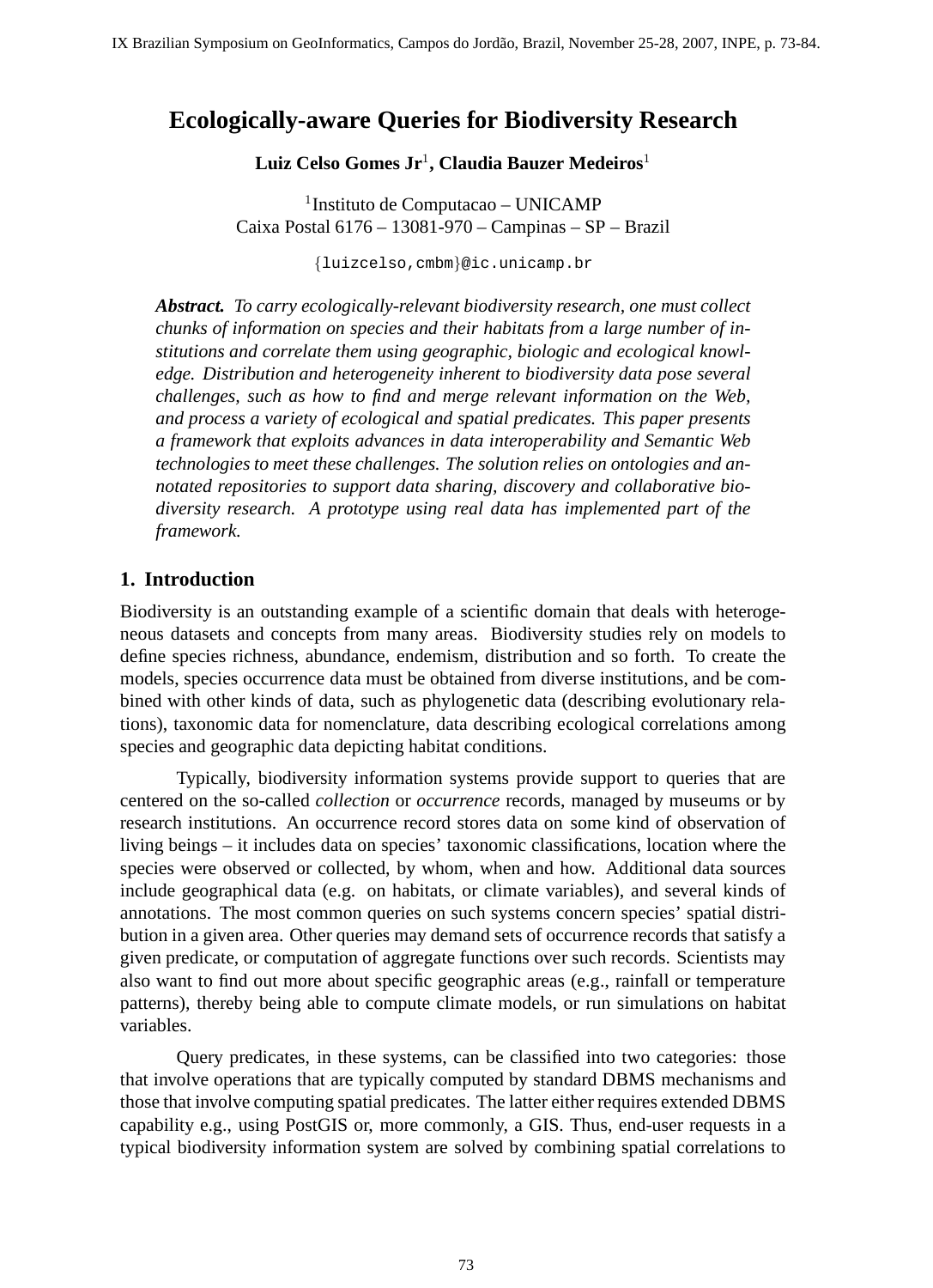functions used in a DBMS. This, however, only supports a subset of the functionality demanded by bio-scientists.

These end-users also need more complex computations, e.g., requiring spatiotemporal query processing, such as deriving co-occurrence of species in a given spacetime frame. Such processing is seldom supported. Other predicates involve ecological relations among species, e.g., predator-prey or parasitic relationships. Such relationships are not stored, and must be deduced by the scientist after performing a sequence of queries and simulations. Most times, scientists have to invest a considerable amount of time, and perform many manual tasks, to obtain the needed data.

This paper proposes a framework to fill this gap. Besides supporting the more usual kinds of query predicates, it also allows computation of ecological predicates, by combining stored and derived data and ontologic information, for distributed data repositories. This framework has been partially implemented using data from the Institute of Biology, UNICAMP, within an eScience biodiversity project[Medeiros et al. 2007].

The main contributions of the paper are, therefore: (i) the specification of a framework that allows scientists to pose semantically rich queries, encompassing taxonomic, ecological and geographic predicates and (ii) the validation of the framework by the partial implementation of a prototype, using real data.

# **2. Related work**

### **2.1. Biodiversity research**

Research in biodiversity is devoted to understanding the diversity of life and trying to find ways to preserve it. Biodiversity is, however, a complex subject. To begin with, estimates for the total number of species in the planet range to up to 80 million [Wilson 1999] the bulk of this amount yet to be discovered. Moreover, to undertake biodiversity studies, scientists have to take into account species interactions, both among species and with their environment.

The major interactions between *pairs* of species include competition, predation and mutualism [Morin 1999]. Many more complex interactions can be derived from these elementary processes. Food chains, for example, are pathways of nutrient flow through a sequence of species arranged according to their predator-prey interactions. Another important concept in ecological research is that of *taxonomic relations*, which forms the foundation that enables scientists to properly interpret each other's work [Wilson 1999].

Species interactions with the environment are assessed by combining geographic and ecological data. Therefore, finding and accessing geographical data becomes critical in biodiversity research [Guralnick and Neufeld 2005]. Geographic constraints related to natural conditions (e.g. climate and relief) and human activities (e.g pollution) have direct impact in species richness and distribution. *Species occurrence* data, which also contains geographic information, is the basic unit of information for biodiversity measurements, as mentioned in Section 1. They allow studies on species distribution patterns, thereby supporting efforts on conservation initiatives.

## **2.2. Biodiversity data sharing**

Work on biodiversity involves scientists from many fields, and requires combining a variety of distributed heterogeneous data sources on the Web. Geospatial Web services and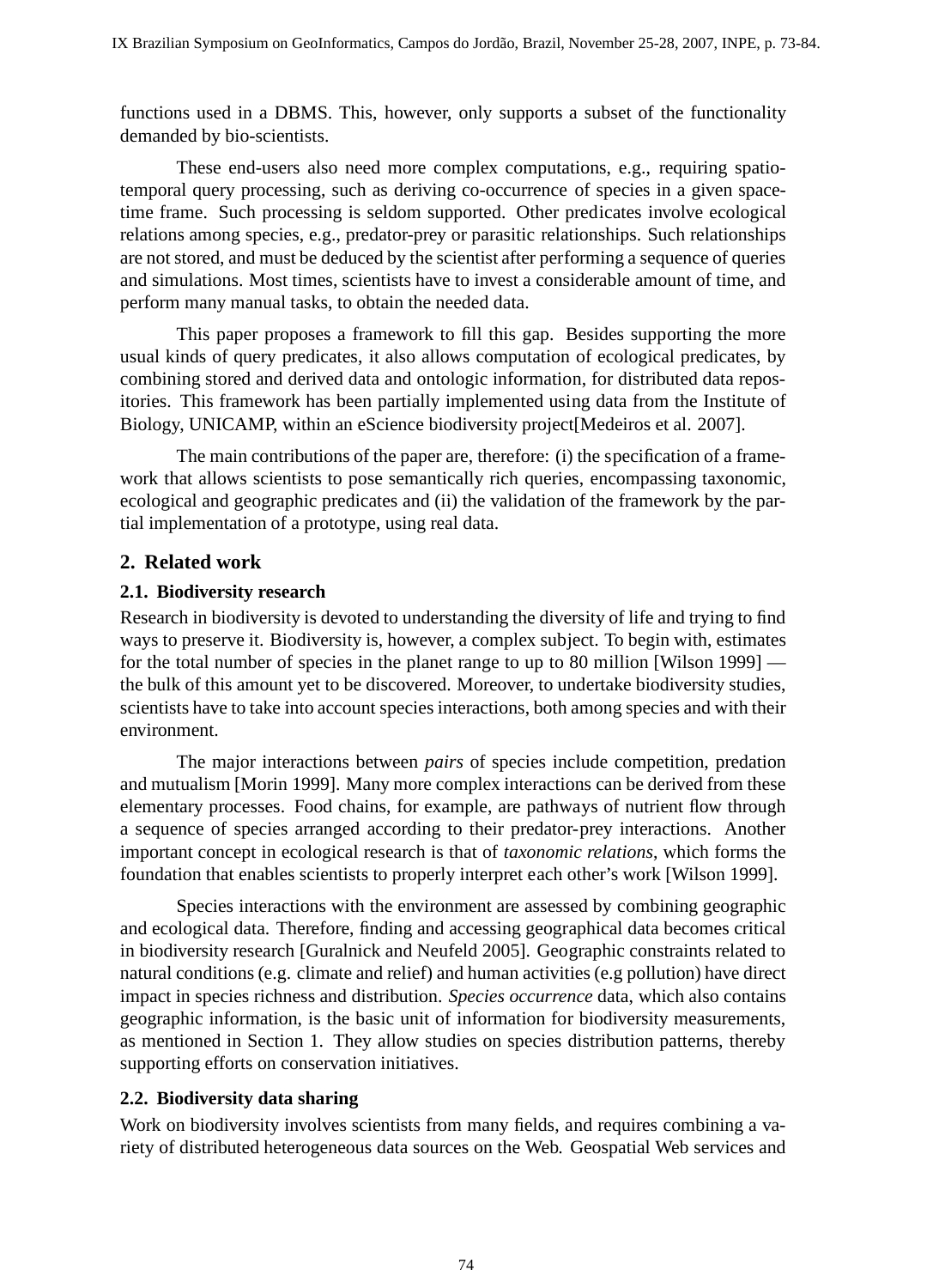exchange standards for occurrence records are important elements in promoting biodiversity data integration and interoperability among systems.

Data sharing and integration is often based on geographic coordinates. Thus, geospatial Web services are considered in many solutions [Guralnick and Neufeld 2005]. The Open Geospatial Consortium (OGC) [Open Geospatial Consortium Inc. (OGC) ] is an international organization that leads the development of standards for interoperability among geospatial applications. The consortium defines the Web Feature Service (WFS) [OGC 2005b] specification to provide a standardized means to access geospatial data encoded in the Geographic Markup Language (GML) [OGC 2003]. GML, also from OGC, is an XML-based standard for the transport and storage of geospatial information. The WMS (Web Map Service) specification defines means to produce two-dimensional maps from geospatial data.

There are many initiatives to leverage sharing and interoperability of species occurrence data. Darwin Core [Taxonomic Databases Working Group (TDWG) ] is an XML-based standard that defines the necessary elements to describe species occurrence data, constituting the first step towards data interoperability. Infrastructures for sharing biodiversity data on the Internet (such as Species Analyst [Species Analyst project ]) rely on exchange standards and transmission protocols to build an interconnected network of data providers. A scientist interacts with such systems by indicating target sites and data sources and posing queries through a standard interface. Queries are usually limited to textual predicates and return raw occurrence records to the user. Such infrastructures do not allow more elaborate queries, and it is up to the scientists to perform any kind of semantic post-processing.

#### **2.3. Ontologies**

Ontologies are being used in Computer Science to formalize shared conceptualizations within communities. An ontology organizes concepts to convey semantic information and to allow new knowledge to be inferred [Gruber 1995].

The Semantic Web initiative is pushing forward the use of ontologies to provide the Web with a machine-understandable metadata framework, fostering interoperability. The World Wide Web Consortium (W3C) is the main player in the Semantic Web initiative. W3C specified the Web Ontology Language (OWL) [Daconta et al. 2003], the standard for ontology specification. OWL is based on the Resource Description Framework (RDF) [Daconta et al. 2003], which is a general-purpose language to represent and correlate Web resources.

W3C is developing the SPARQL query language for querying RDF data [Seaborne and Prud'hommeaux 2006]. A SPARQL query is formatted in terms of RDF triple patterns. Queries are evaluated via pattern matching between the query expression and the RDF graph.

Many biodiversity projects have begun to explore the use of ontologies to allow data sharing on the Web. The SPIRE project [Parr et al. 2006] is investigating how Semantic Web technologies can be applied to the biodiversity domain. The project is developing ontologies for taxonomic, ecological and niche modeling concepts, and is producing tools based on the ontologies. Among the tools is an on-line query form that allows users to submit SPARQL queries. Query results return fragments of the ontologies, ex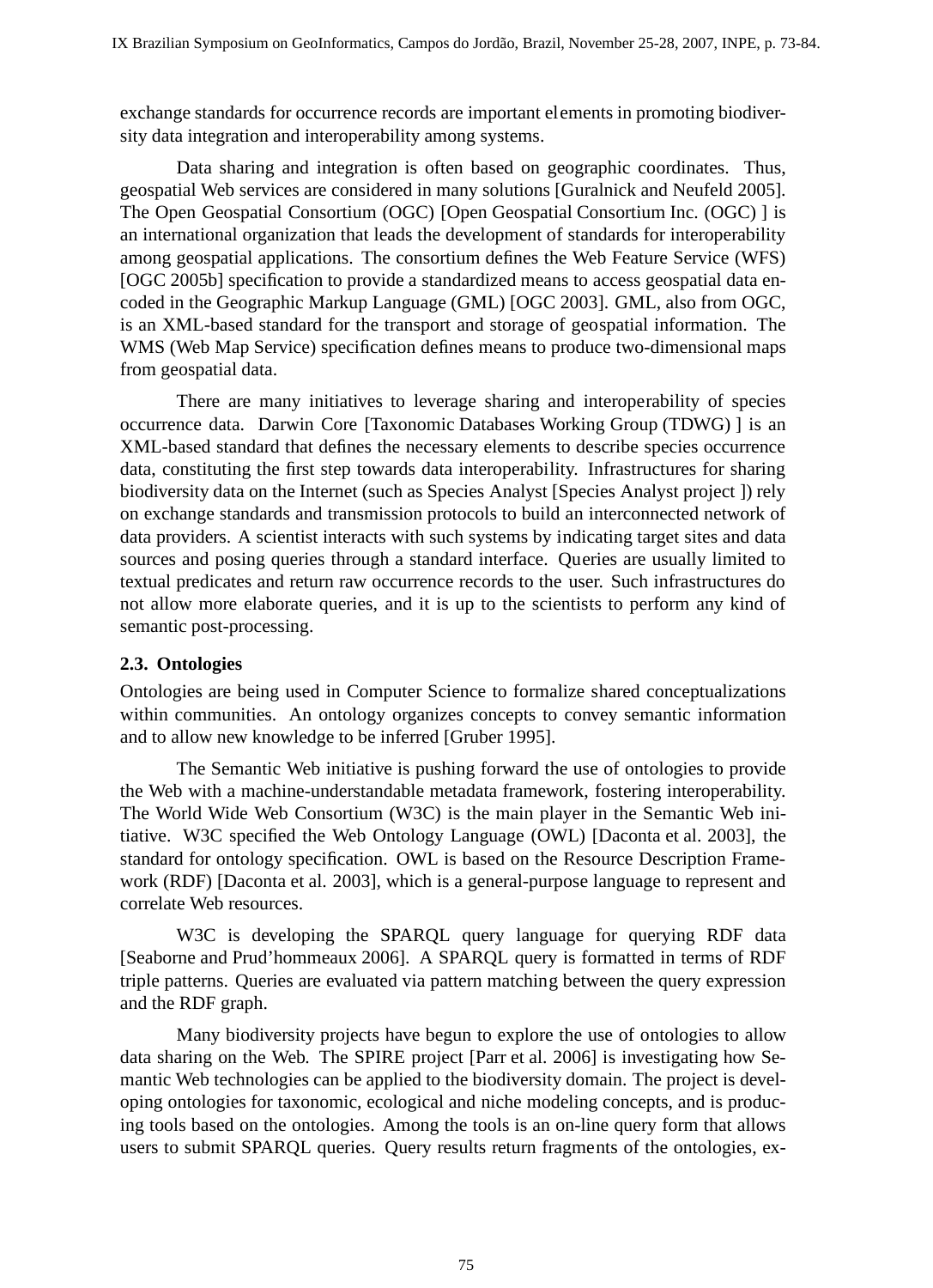pressed in OWL. There is no attempt to retrieve other kinds of biodiversity-related data available in Web repositories.



**Figure 1. Overview of the interactions among the architecture's elements**

# **3. Ecologically-aware queries**

This section presents the architecture of our infrastructure for processing ecological queries. It integrates all trends presented in the previous section: it employs (i) domain ontologies to provide a global model of the data to be shared, (ii) standards to access remote data repositories, and (iii) a combination of spatial, textual and ecological predicates to process ecologically-aware queries.

## **3.1. Architecture overview**

The architecture is composed of three elements: (i) query interfaces, where users pose biodiversity queries, (ii) a query processing service, that processes queries received from the interfaces and (iii) distributed repositories, from where the query service retrieves data. Figure 1 presents a high level view of these elements and their interactions. Query interfaces are applications tailored to specific goals (e.g., predict species occurrence, establish conservation priorities) and users (e.g., biologist, ecologist). User queries at the interface are translated to SPARQL and forwarded to the query processing service.

This query processing service (center of the figure) is the main element of the architecture. Its role is to disambiguate predicates with help of ontologies, to find the appropriate data in distributed Web repositories, process these data, and return the results to the users. The repositories (left and right bottom) are databases published by research groups and institutions. There are two types of repositories: those that hold occurrence records, and those that hold data on geographic objects such as lakes, countries or biomes. The figure shows examples of data published by the institutions. Occurrence and geographic data records are georeferenced (i.e. associated with geographic coordinates).

The figure also shows that the query processor makes extensive use of ontologies to expand terms and to process predicates. The ontology on the left contains taxonomic and ecological information. Its expanded view shows the *Tephritidae* concept (the family of insects that includes fruit flies). The ontology on the right contains geographic information, with *Water Body* and *Lake* concepts in the expanded view. As shown by the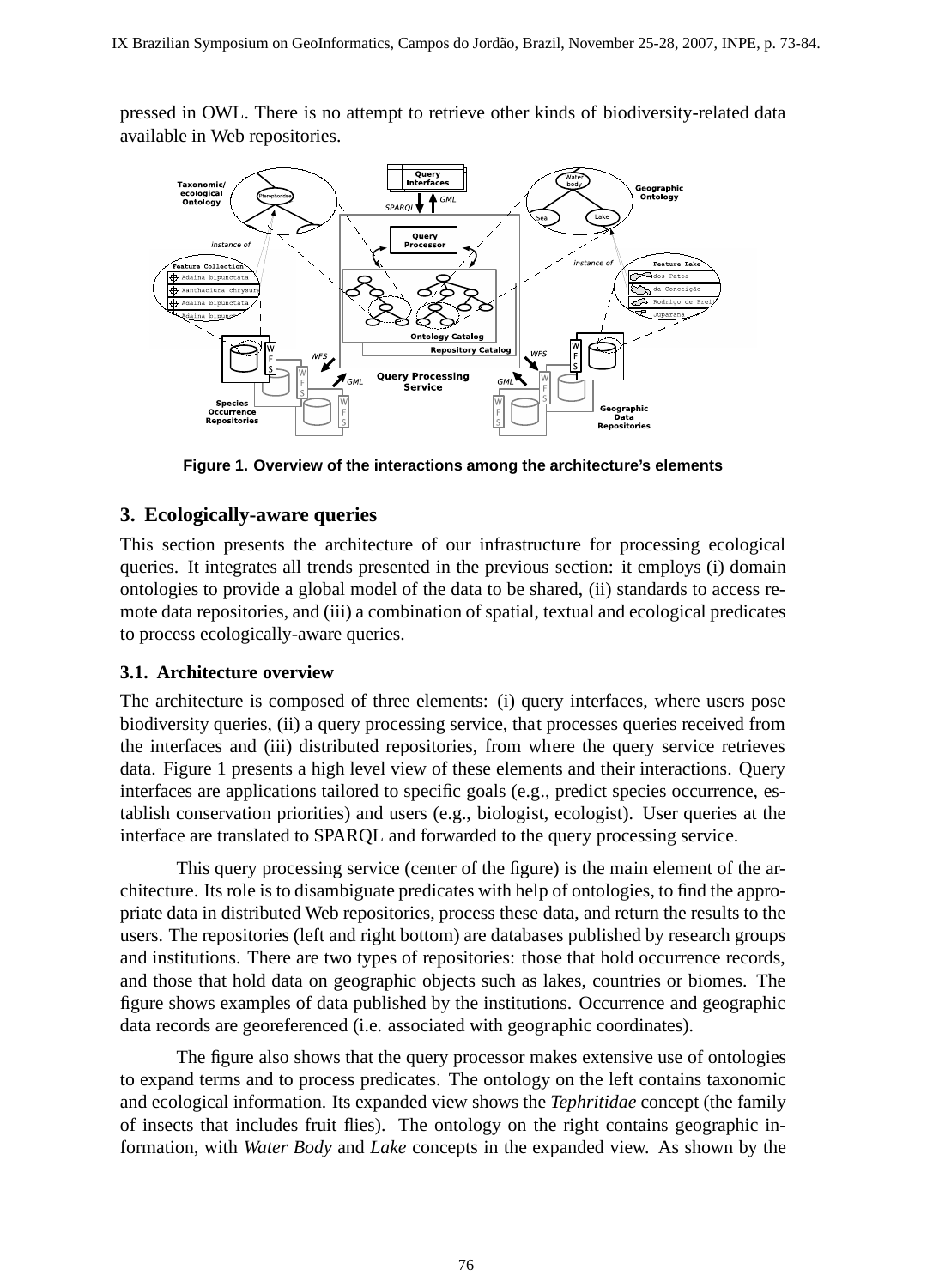arrows among these detailed views, repositories' contents are associated - in a conceptual level - with ontology elements.

#### **3.2. The query processing service**

The query service is composed of a query processor and catalogs. The **query processor** – see Figure 1 – receives SPARQL queries from query interfaces (whose design is outside the scope of this paper). The processor's output is a GML file that can be used to generate maps at the interfaces.

Query processing requires internal data structures, stored in **catalogs**. The term "catalog" was adopted to establish an analogy with standard DBMS query processing mechanisms, where catalogs store information such as database schemas or data allocation properties [Elmasri and Navathe 1994]. The service's catalogs are used by the processor in tasks such as expanding query terms and finding target repositories. There are two kinds of catalog: Domain Ontology Catalog and Repository Catalog. Their contents are expected to be consistent – i.e., there is no conflicting information.

The **Domain Ontology Catalog** stores the ontologies containing taxonomic/ecological and geographic concepts. Its content is provided by research communities. It is used by the query processor to expand queries and process ecological predicates. The taxonomic/ecologic ontology contains assertions such as "*Adaina bipunctata* (a butterfly species) is a subclass of *Pterophoridae* (a family) that preys on plant species *Chromolaena squalida*". The geographic ontology holds taxonomic classifications of geographic phenomena, such as "concept *Lake* is-a *Water Body*".

The **Repository Catalog** plays the role of an "index" to biodiversity data sources on the Web. It contains entries registered by trusted institutions and research groups. As depicted in Figure 2, each such entry is composed of four main fields: the repository type, its URI, a geographic bounding box, and a set of ontologic annotations from the Ontology Catalog. The *type* field indicates whether the Web repository contains information on occurrence or geographic phenomena. The *bounding box* defines the geographic region for which the repository can provide data. The ontologic annotations qualify the contents of a repository. Repository registering assumes that occurrence data records are compliant to the Darwin Core standard [Taxonomic Databases Working Group (TDWG) ]. All repositories must be compliant with the WFS standard, thus standardizing interfaces and providing means to apply geographic filters in data retrieval.

| <b>Type</b> | URI                                                      | <b>Bbox</b>                   | <b>HasDataAbout</b>                  |
|-------------|----------------------------------------------------------|-------------------------------|--------------------------------------|
|             |                                                          |                               | Chromolaena_squalida,                |
| loccurrence | http://plants.org/wfs                                    |                               | 46, 18 - 43, 16 Mikania purpurascens |
| loccurrence | http://butterflies.org/wfs -47, 12 -42, 15 Pterophoridae |                               |                                      |
| loccurrence | http://flowers.org/wfs                                   | $-43, 16 - 27, 18$ Asteraceae |                                      |
| geographic  | http://ibge.gov.br/wfs                                   | $174.4$ 26.35                 | State                                |
| geographic  | http://ibama.gov.br/wfs                                  | $174.4$ 33.35                 | LandBiome                            |

**Figure 2. Entries in the repository catalog**

## **3.3. Query processing**

Figure 3 shows the sequence of phases in query processing. The processor receives an extended SPARQL query (Phase A) and returns a GML file containing the desired data (Phase C).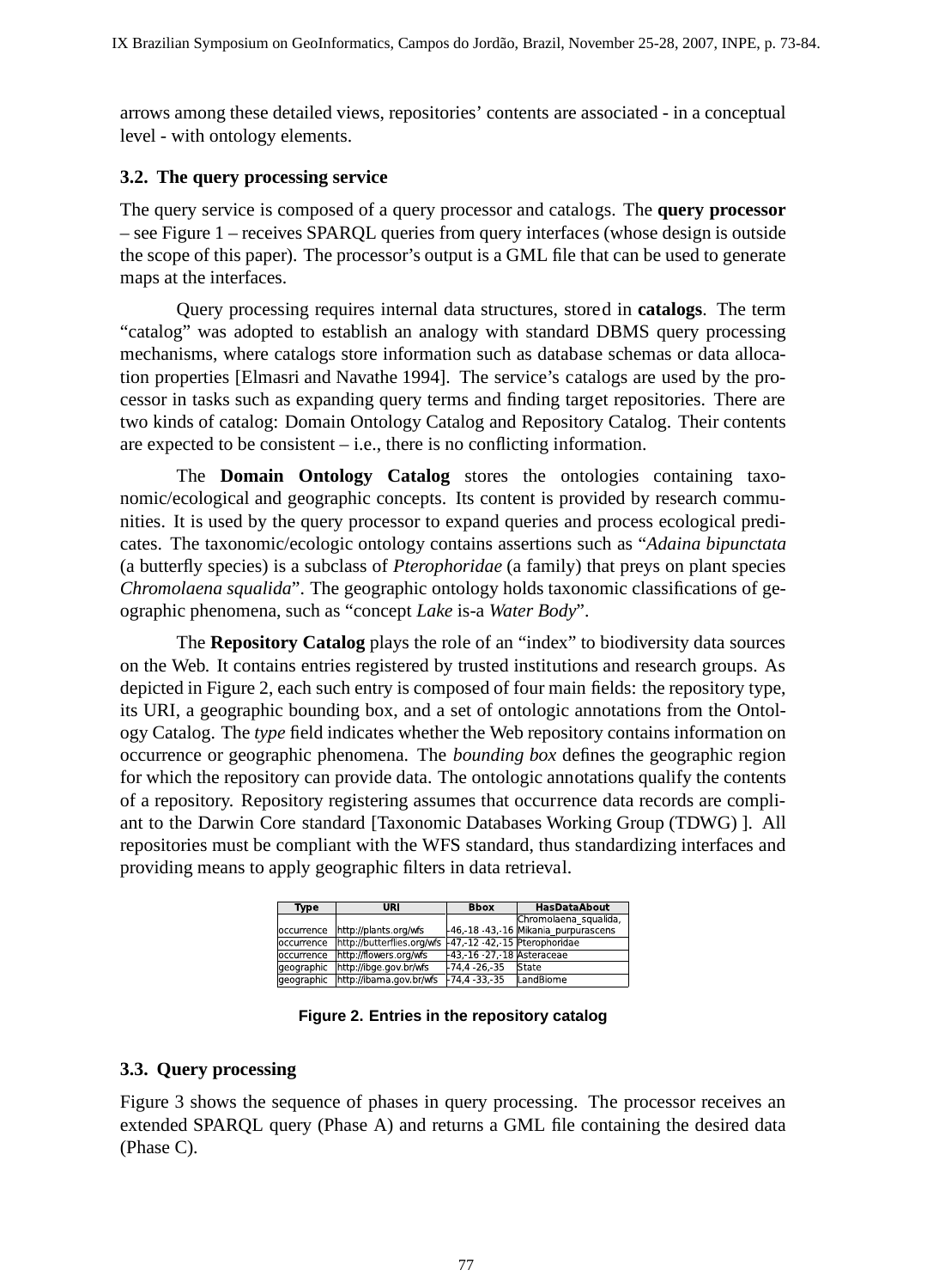

**Figure 3. Query processing phases**

The framework is strongly based on ontology processing. Ontologies and their elements intervene at each step of query processing. For this reason, the solution for query execution favors structures to process ontologies  $-$  i.e., all intermediate results are used to create, match and expand graphs. The three main phases are:

**A) Build Query Graph:** Analyse the input query, and build the corresponding graph. The graph generated is a straightforward materialization of the graph implicitly expressed in the query: in a query graph  $G(V, E)$  for a query  $Q$ , (i)  $u \in V \Leftrightarrow u$  is subject or predicate of Q and (ii)  $(u, v) \in E \Leftrightarrow$  there is a predicate in  $Q$  associating the subject of  $u$  and the object of  $v$ . The graph's vertices and edges are labeled with the URIs expressed in the SPARQL query.

**B) Resolve Node References:** Iteratively process the query graph, resolving undefined elements. First, the framework's internal catalogs are checked; next, WFS requests are sent to the appropriate Web repositories to retrieve records. The result is a graph, or set thereof, extended with data retrieved from the repositories.

**C) Merge and Return Results:** Process the contents of the graph(s) resulting from phase B and translate them into GML. The resulting file is returned to the interface level.

**Algorithm 1** Process leaf-branches

| Algulium 1 1 locess ieal-branches |                                                                                                   |  |
|-----------------------------------|---------------------------------------------------------------------------------------------------|--|
|                                   | <b>Require:</b> query graph $G$                                                                   |  |
|                                   | <b>Ensure:</b> All graph nodes are resolved                                                       |  |
|                                   | 1: while $G$ has leaf-branches to be resolved $do$                                                |  |
| 2:                                | $b \leftarrow$ highest priority unresolved branch                                                 |  |
| 3:                                | <b>if</b> <i>priority</i> ( <i>b</i> ) = 1 <b>then</b> { <i>b</i> can be resolved locally}        |  |
| 4:                                | update query graph                                                                                |  |
| 5:                                | <b>else if</b> $priority(b) = 2$ <b>then</b> { <i>b</i> 's resolution requires data from catalog} |  |
| 6:                                | resolve using Ontology Catalog data                                                               |  |
| 7:                                | apply results to the query graph, updating priorities                                             |  |
| 8:                                | <b>else</b> { <i>b</i> 's resolution requires data from repositories}                             |  |
| 9:                                | simplify spatial predicates                                                                       |  |
| 10:                               | determine repositories to query, using Repository Catalog                                         |  |
| 11:                               | assemble and submit WFS queries to repositories                                                   |  |
| 12:                               | apply results to the query graph, updating priorities                                             |  |

13: **end if**

#### 14: **end while**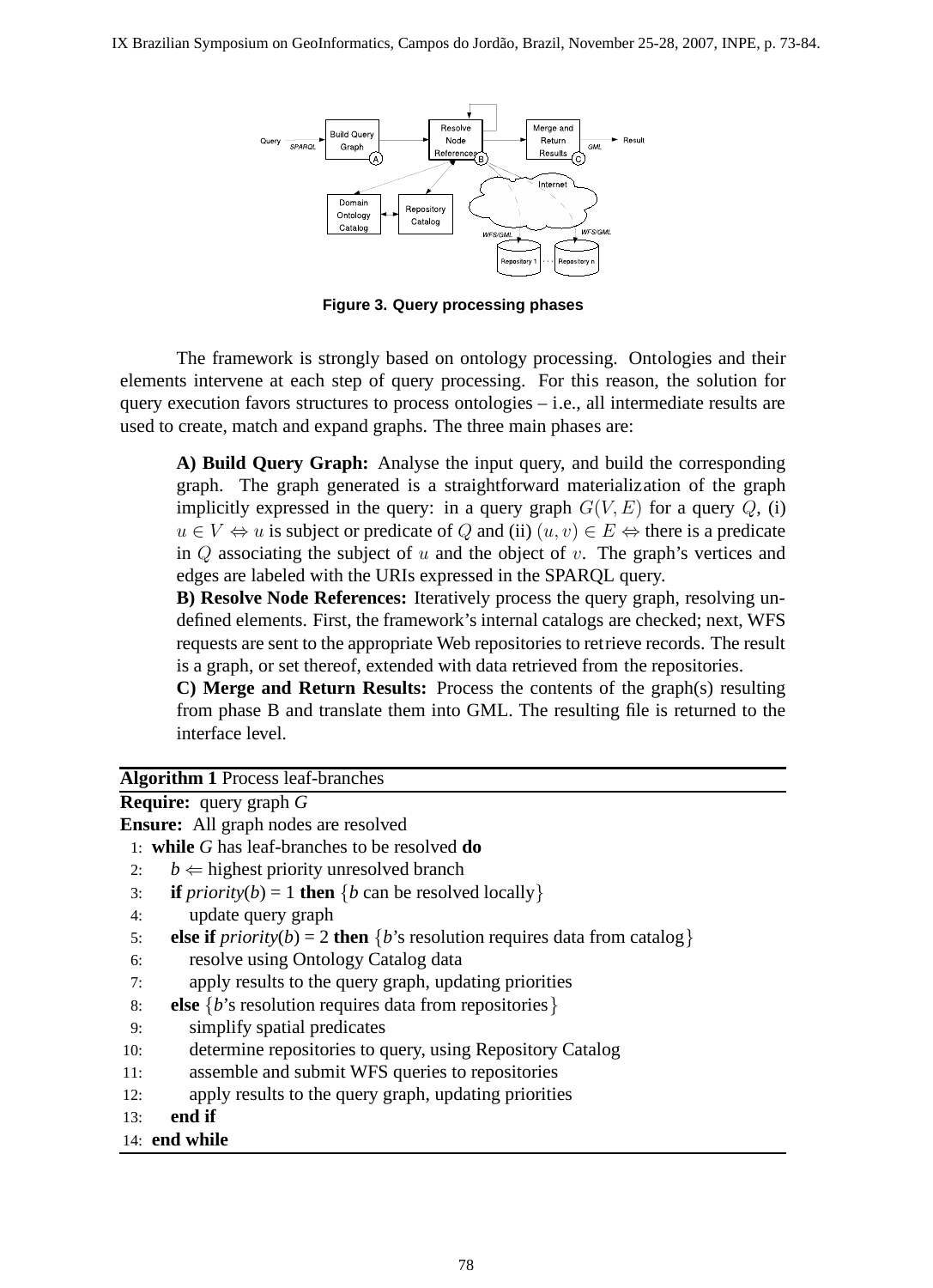Step B is the most complex, and is subdivided into several steps according to Algorithm 1 (error conditions are omitted). We name a *leaf-branch* a set composed of one single-degree vertex (a leaf), its incident edge, and the edge's other vertex (hereafter referred to as the branch's *base*). More formally, a leaf-branch B in a query graph G(V,E) may be defined as

$$
B = \{(u, v, (u, v)) : u, v \in V \land (u, v) \in E \land degree(u) = 1\}
$$

The algorithm is applied iteratively to each leaf-branch of the graph until the graph is completely resolved. It is suitable to connected, acyclic graphs (trees). The resolution of a leaf-branch comprises analyzing the predicate expressed in the edge, processing this predicate according to the object encoded in the leaf, and applying the results to the branch base. For this reason, we employ the term branch (rather than just leaf) resolution, to indicate the processing to be performed. At the end of a branch processing, its leaf is eliminated and its base contains the results of the processing. The algorithm uses a table [Gomes Jr 2007] to assign priorities to each leaf-branch according to their type. Priority 1 (the highest priority) branches are resolved locally (only by rearranging the query graph), priority 2 branches need the ontologies in the catalog, and lower priority branches (3 and 4) need remote queries to repositories. The goal of this strategy is to postpone costly operations until there is more information to filter intermediate results, avoiding retrieval of unnecessary data. The key steps are described in the following. For more details, the reader is referred to [Gomes Jr 2007].

**Obtain highest priority branch (line 2):** Chooses one leaf-branch among those with the highest priority, which is to be resolved in the subsequent steps of the algorithm.

**Update query graph (line 4):** For priority 1 branches, the resolution consists of a simple manipulation in the query graph (e.g. pruning). These branches are handled first, since they do not demand processing data.

**Resolve using Ontology Catalog data (line 6):** For priority 2 branches, the resolution consists on getting the needed information from the Ontology Catalog.

**Simplify spatial predicates (line 9):** The resolution of branches with priority higher than 2 involves retrieving data from Web repositories. Whenever a branch bearing spatial predicates enters this step, these predicates can be pre-processed to simplify data retrieval e.g., redundant predicates can be excluded [Rodríguez et al. 2003]. A deeper study on which optimizations may be done in this step is still in progress. The subsequent steps of the algorithm consider that geographic predicates have been pre-processed to restrict the spatial extent of queries submitted to repositories.

**Determine repositories to query (line 10):** Checks the Repository Catalog for a list of repositories that may provide instances regarding the current branch. This is processed by matching the branch's contents with the type, ontologic annotations and eventually the bounding boxes in the Repository Catalog.

**Assemble and submit WFS queries (line 11):** Assembles WFS queries tailored to each repository identified in the previous step. Asynchronously submits these queries to the appropriate repositories.

**Apply results to graph (lines 7 and 12):** Translates into graph representation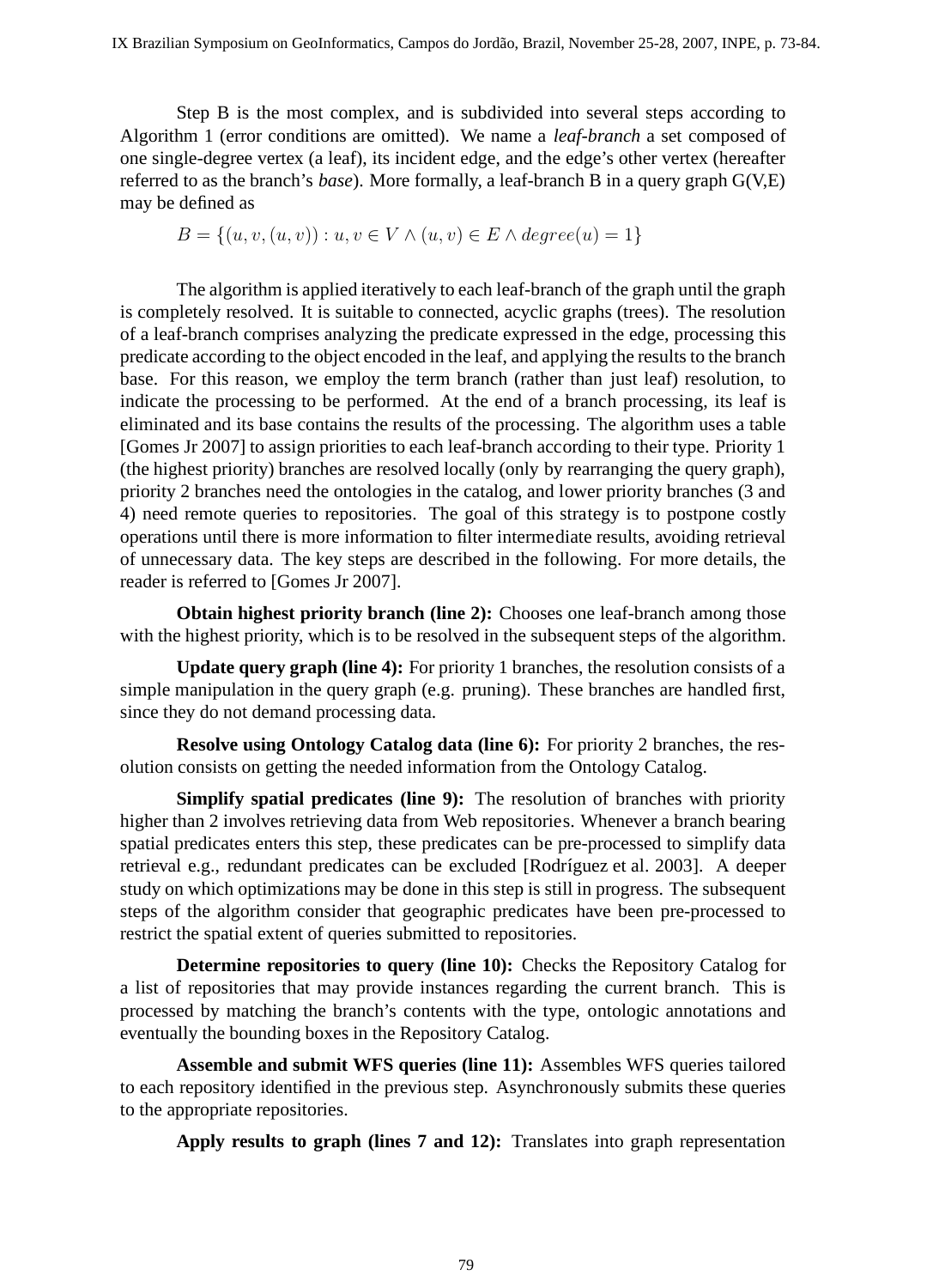results from the queries to the Ontology Catalog or repositories. Updates priorities.

### **4. Example**

Let us now consider the following query: "return all *occurrence records* of species that are *preyed on by* the species *Adaina Bipunctata* and have been found *in Sao Paulo State's ˜ Atlantic Rainforest Biome*". This query contains ecological (prey on), spatial (in) and taxonomic predicates (*species = Adaina Bipunctata*). Additional spatial predicates are defined by naming geographic areas (São Paulo, Atlantic Rainforest). The processing of taxonomic and ecological predicates is based on the ontologies. The processor deals with spatial relations by building geographic filters to retrieve data in the repositories.

```
PREFIX te: <http://. . ./webios/taxo_eco.owl#>
PREFIX geo: <http://. . ./webios/geographic.owl#>
PREFIX sr: <http://. . ./webios/spatial_relation.owl#>
SELECT ?occurrence
WHERE { te:Adaina_Bipunctata te:predatorOf ?species .
        ?occurrence a ?species .
        ?occurrence sr:within geo:Sao_Paulo .
        ?occurrence sr:within geo:Atlantic_Rainforest .
```
#### **Figure 4. Example of query using SPARQL syntax**

Figure 4 shows the corresponding query in syntax that is compatible with SPARQL. In the code, the prefixes *te* and *geo* respectively stand for the taxonomic/ecological and geographic domain ontologies, which are to be used to process the query. The prefix *sr* indicates spatial predicates. Accepted spatial expressions are those specified by OpenGIS Spatial Filter Implementation [OGC 2005a], themselves representing the standard binary relationships found in the literature (e.g., [Rodríguez et al. 2003] – such as within, overlaps or disjoint). Keyword *a* is the standard syntax for "instance of" relationships in SPARQL. SPARQL queries provide access to multiple name spaces via the FROM clause; however, all found examples in the literature (and in Web sites) pressupose that there is a possibility of constructing a single ontology graph to be queried from the name spaces. Also, they do not allow accessing multiple ontologies at a time. Thus, this request needs to be decomposed into several queries. To do this, we start by building a query graph.

Figure 5 shows intermediate states of the query graph during the processing of the example query. Figure 5(1) depicts the graph in the beginning of the first iteration of Algorithm 1, which is the original graph built in Phase A. Leaf-branches that are candidates for resolution are highlighted. In this case, the left branch has higher priority and is resolved in this iteration. Figure 5(3) represents the third iteration of the algorithm. The left branch bears now the result of Iteration 1, obtained from the ontology repository (lines 5- 7 in Algorithm 1): the ecological ontology states that species *Chromolaena squalida* and *Trichogonia villosa* are preyed on by *Adaina Bipunctata*. By the same token, the middle branch bears the result of Iteration 2 (omitted in the Figure), showing that the geometry for the concept "São Paulo state" is now known. This geometry was retrieved from a geographic Web repository by means of a WFS query execution (lines 8-12 in Algorithm 1).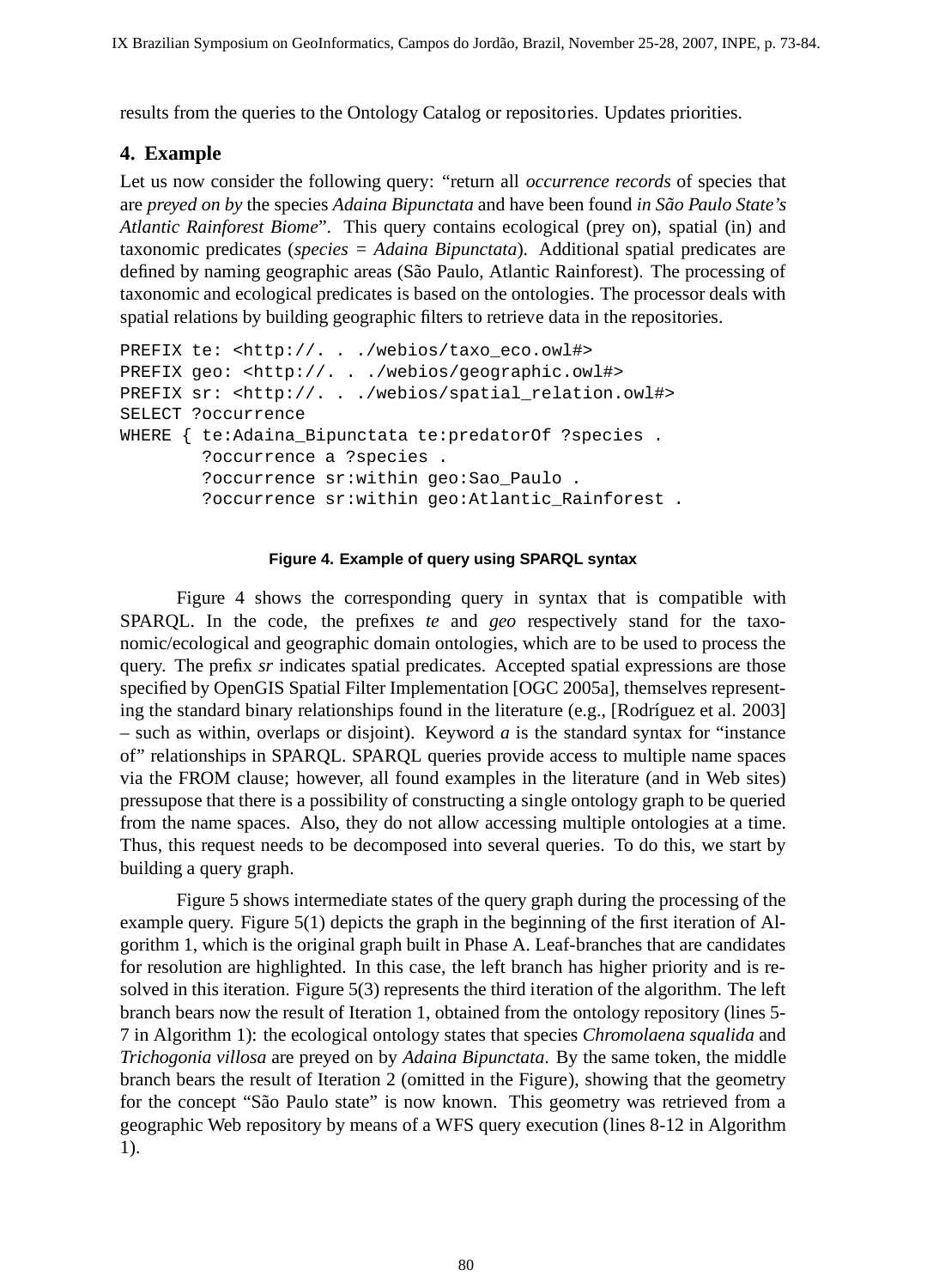

**Figure 5. Sequence of states of the query graph for the example query (Figure 4) in successive iterations. Arrows denote the semantics of the predicates and do not imply any orientation to the graph.**

Figure 5(6) shows the initial state of the query graph before the last iteration. The graph has been reduced to only one branch. This branch has all information needed to obtain the remote data expressed in the original query: retrieved records must be instances of species *Chromolaena squalida* and *Trichogonia villosa* and must be restricted to the geographic region determined by the intersection of the geometries of S˜ao Paulo State and Atlantic Rainforest. With this information, the processor can assemble WFS queries (such as the one shown in Figure 6 - left) and submit them to repositories that, according to the Repository Catalog, may provide the required data (lines 8-12 in Algorithm 1). Figure 5(7) shows the final state of this last iteration. The graph variables are completely resolved, bearing occurrence records of the species requested.

```
<wfs:GetFeature . . . >
<wfs:Query typeName="plantsorg:species">
 <Filter>
  <And>
    <Or>
     <PropertyIsEqualTo>
      <PropertyName>ScientificN</PropertyName>
      <Literal>Chromolaena_squalida</Literal>
     </PropertyIsEqualTo>
     <PropertyIsEqualTo>
      <PropertyName>ScientificN</PropertyName>
      <Literal>Trichogonia_villosa</Literal>
     \alpha /PropertyIsEqualTo ></Or>
    <Within>
     <PropertyName>the_geom</PropertyName>
     <gml:Polygon> . . .
<gml:coordinates . . . > -46.469289,-18.895586
           -44.87035, -18.66422 . .
    </Within>
   </And>
 </Filter> </wfs:Query> </wfs:GetFeature>
                                                                          <wfs:FeatureCollection . . . > . . .
                                                                           <gml:featureMember>
                                                                            <lis:webios fid=webios.4">
                                                                             <lis:the_geom> . . .
                                                                              <gml:Point>
                                                                                                      . >-44.7196, -23.3099 . . .
                                                                             ....<br><lis:ScientificName>Trichogonia_villosa . . .<br><lis:Collector>A. M. Almeida, U. Kubota . . .
                                                                             xiis: Collector>A. M. Almeida,
                                                                            </lis:webios> </gml:featureMember>
                                                                           <gml:featureMember>
                                                                            <lis:webios fid=webios.6">
                                                                             <lis:the_geom> . . .
                                                                              <gml:Point><br><qml:coordinates .
                                                                                                      . >-44.8341,-23.2024 . .
                                                                             <lis:ScientificName>Chromolaena_squalida . . .
                                                                             <lis:Collector>E. P. Anseloni, J.C. Silva
                                                                            </lis:webios> . . .
                                                                           </gml:featureMember> </wfs:FeatureCollection>
```
#### **Figure 6. (left) Part of a WFS query to retrieve certain species within a given area; (right) GML results for the WFS query containing species occurrence data**

The corresponding WFS query (Figure 6 - left) is constructed and sent to the appropriate service. The result is a GML file (Figure 6 - right), corresponding to phase C of the algorithm, and is returned to the query interface.

We have implemented parts of a prototype for the query service. We are using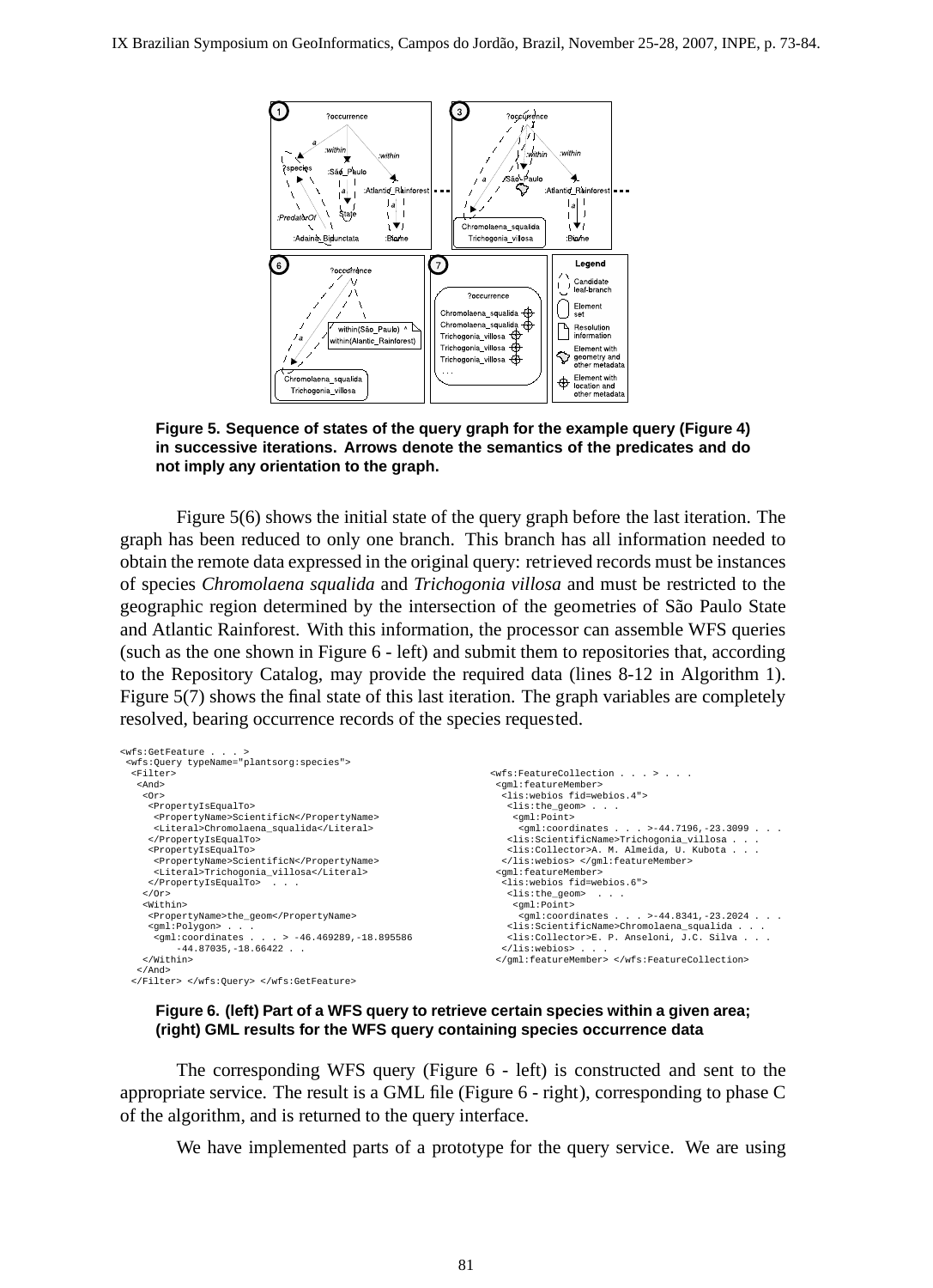Jena RDF framework [HP Labs ] to process (simplified) SPARQL queries and GeoServer WFS implementation [GeoServer Project ] to publish repositories.

We have also developed a graphical interface which takes advantage of WFS and WMS services to support user queries. Figure 7 shows a screen copy of this interface. The left part displays a dynamic tree view containing an excerpt of the ecological ontology, which the user can investigate by hierarchical navigation. Points on the map show locations of observations recorded in occurrence records. The window below the map lets end-users define temporal predicates and desired features - in this case, it shows that points display insect information. When the user clicks a point in the map, a query is sent to the species occurrence repositories and returns details on the corresponding record(s). This interface was implemented using Dojo and MapBuilder widget/AJAX toolkits. Dojo is a toolkit that provides richer user interaction and simplifies AJAX programming (it was used, for example, the dynamic tree view). MapBuilder is a toolkit that provides widgets for map interaction. It is responsible for WMS map presentation and WFS query manipulation in the application.

# **5. Concluding remarks**

This paper proposed an architecture for data sharing and retrieval to support biodiversity research. The approach relies on combining information stored in remote data repositories with ecological and geographic ontologies designed by domain experts. Query processing relies on these ontologies, which embed geographic and ecological relations. This extends present biodiversity system mechanisms by supporting a combination of standard spatial and complex ecological predicates.



#### **Figure 7. Screen copy of the visualization tool using WFS and WMS service implementations**

The approach to conciliate the centralized ontological model and the underlying relational data at the repositories contrast with other strategies that aim at deriving onto-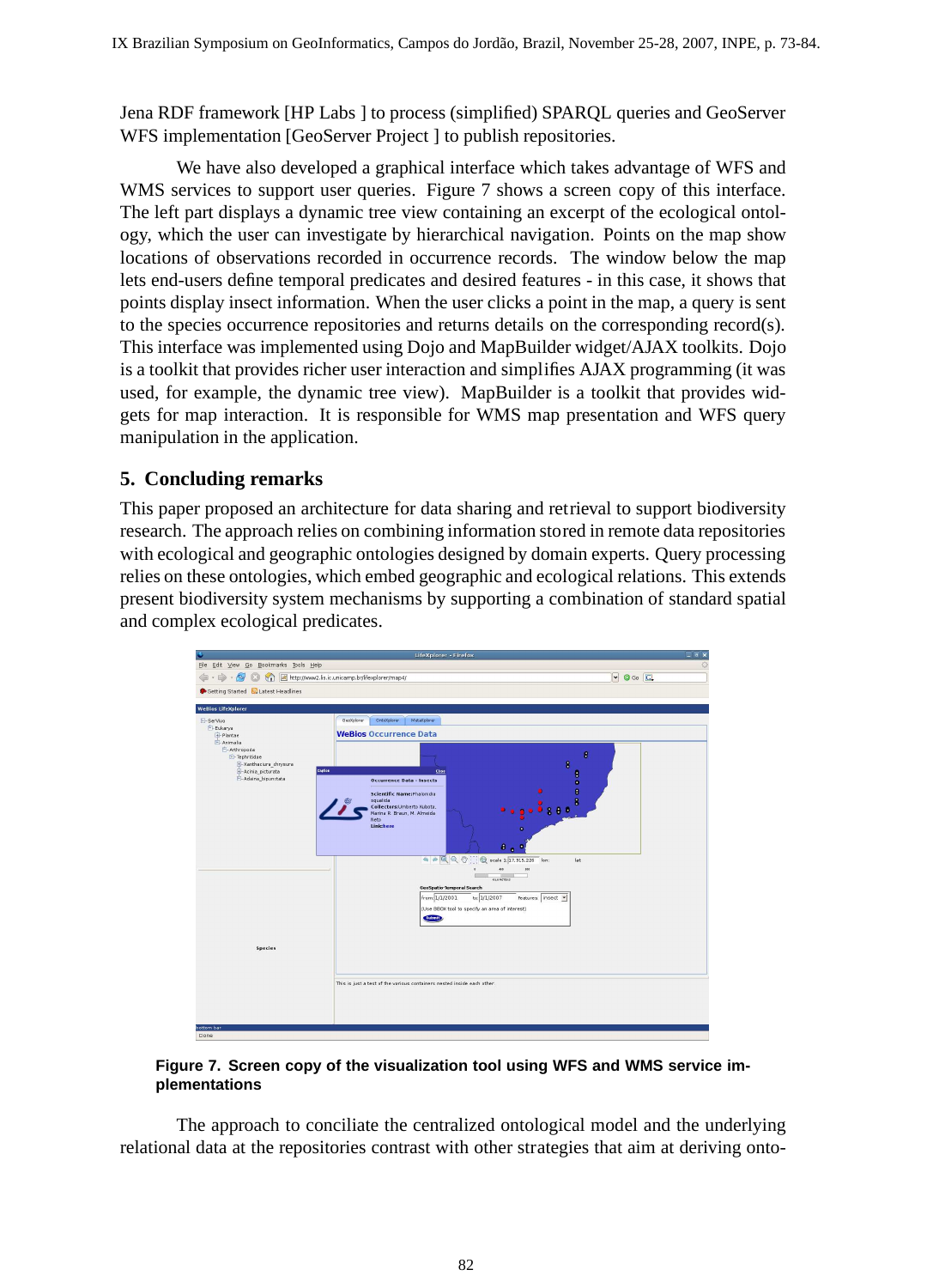logical models from relational schemas (e.g. [Laborda and Conrad 2006]). We provide a loosely coupled association between domain specific ontologies and repository data. The ontologies and the repositories are independently developed and can be used in other scenarios. This approach simplifies management of distributed repositories and provides higher flexibility to changes in the centralized model; both characteristics are important in the context of biodiversity data sharing.

Though inspired in the biodiversity research domain, we believe that the architecture could be generalized to encompass data in other scientific fields, provided the appropriate ontologies are available. Present work includes defining a comprehensive set of "typical" user queries, together with end users, to test the effectiveness of the proposed framework. Another issue is query performance. Our implementation favors processing via RDF graph management, to take advantage of our ontology structures, and their processing using SPARQL mechanisms. This kind of processing, however, is less efficient, space and time-wise, to process standard predicates. Thus, for large result datasets, a hybrid mechanism is being envisaged, combining SQL and SPARQL.

**Acknowledgements:** This research was financed by an eScience grant from Microsoft Research, Redmond, and by Brazilian funding agencies CAPES, CNPq and FAPESP.

### **References**

- Daconta, M. C., Obrst, L. J., and Smith, K. T. (2003). *The Semantic Web : A Guide to the Future of XML, Web Services, and Knowledge Management*. Wiley.
- Elmasri, R. and Navathe, S. B. (1994). *Fundamentals of Database Systems, 2nd Ed.* Benjamin/Cummings.
- GeoServer Project. GeoServer web site. http://geoserver.sourceforge.net (Feb 07).
- Gomes Jr, L. C. (2007). Uma Arquitetura para Consultas a Repositórios de Biodiversidade na Web (An architecture to query biodiversity data on the Web). Master's thesis, UNICAMP. Supervision C. B. Medeiros.
- Gruber, T. (1995). Towards Principles for the Design of Ontologies Used for Knowledge Sharing. *Int Jn of Human-Computer Studies*, 43(5-6):907–928.
- Guralnick, R. and Neufeld, D. (2005). Challenges Building Online GIS Services to Support Global Biodiversity Mapping and Analysis: Lessons from the Mountain and Plains Database and Informatics project. *Biodiversity Informatics*, 2:56–69.
- HP Labs. Jena website. http://jena.sourceforge.net/ (accessed February 26, 2007).
- Laborda, C. P. and Conrad, S. (2006). Bringing Relational Data into the SemanticWeb using SPARQL and Relational.OWL. In Barga, R. S. and Zhou, X., editors, *ICDE Workshops*, page 55.
- Medeiros, C. B., Torres, R., Falcao, A., Lewinsohn, T., and Prado, P. (2007). The WeBIOS Project. http://www.lis.ic.unicamp.br/projects/webios (Jun 07).

Morin, P. (1999). *Community Ecology*. Blackwell Science.